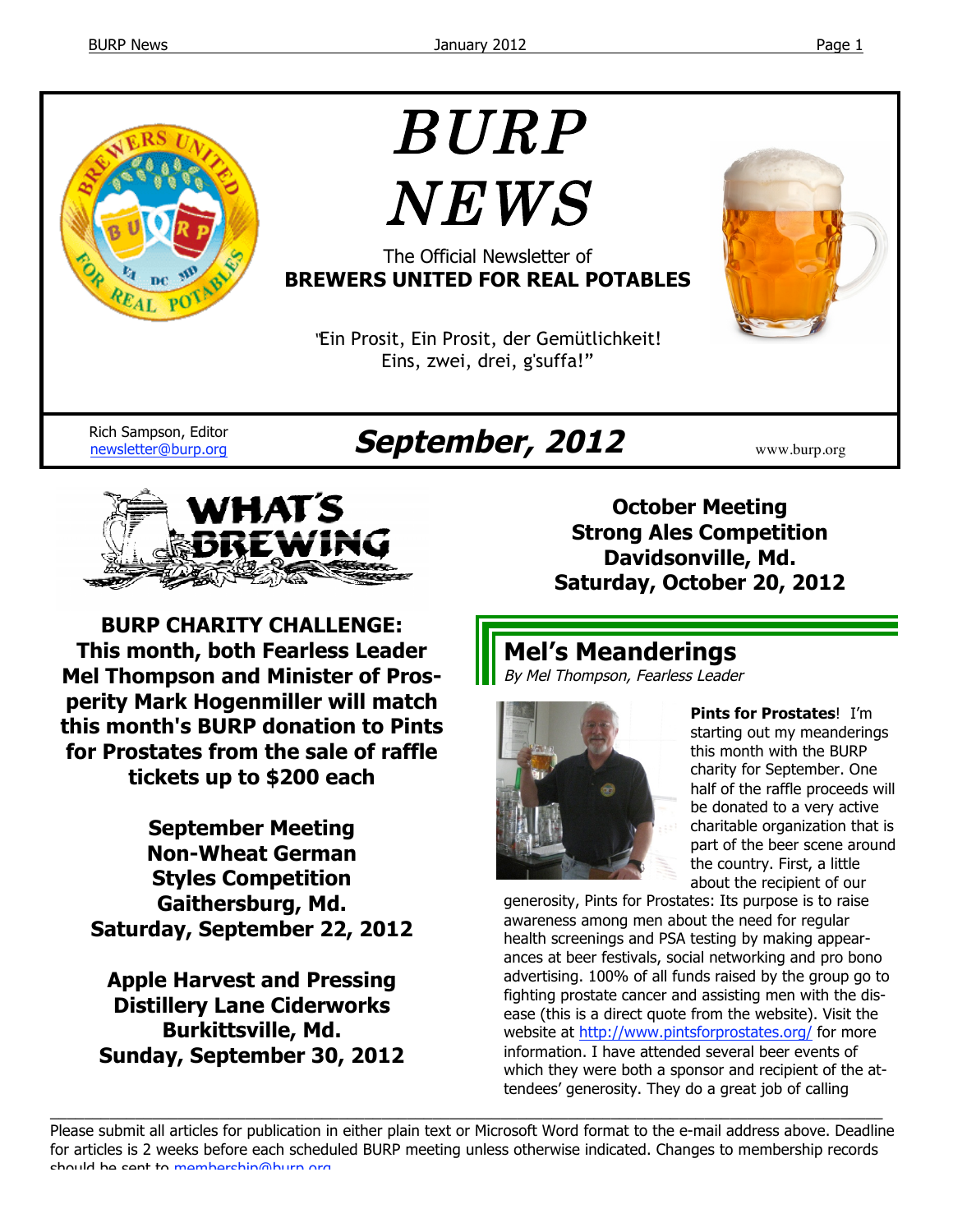awareness to a scourge that will affect many of us. Luckily, at least so far, there is no known correlation between Prostate cancer and moderate beer consumption.

Aside from non-melanoma skin cancer, prostate cancer is the most common cancer among men in the United States, with more than 240,000 new cases expected in the United States in 2012 and with nearly 30,000 deaths expected by the end of the year. It lags only lung cancer for cancer death rates. On a much more personal note, there are a number of BURPers who have battled prostate cancer through treatment or are presently undergoing treatment. It is said that if a man lives long enough, he will develop prostate cancer. Not a bright future, but with organizations like PFP, there is hope for all men that earlier detection, better treatment and a cure will be realized.

So please show your generosity and buy as many raffle tickets as you can afford. To sweeten the pot, **your Fearless Leader will double the take for the charity up to an additional \$200** (I'm a poor pensioner). So please make me bleed, if you buy a total of \$400 worth of raffle tickets, Pints for Prostates will get one half or \$200, plus my doubling \$200 for a total charitable contribution of \$400. A truly worthy cause.

The September meeting is BURP's Oktoberfest, one of the best meetings of the year! The site at Seneca Creek State Park is a perfect venue, rain or shine. The German beer keg competition assures that there will be many delicious beers to sample and the German theme for food will compliment the beer selections. If you haven't signed up for a German dish to bring, contact **Matt Pyle,** who is coordinating the food. **Tim Artz** is grilling the brats, which are provided by BURP. But, take this to heart: this is NOT a "bring no beer or food" event. You are expected to adhere to the BURP mantra of "bring more beer than you will drink and more food than you will eat!"

Now that the weather will be cooling down and, along with the ambient air temperatures, the water temp for those of us dependent on the public water supply; it's time to fire up the brew kettles. Fall is the perfect time for brewing, especially for us lazy brewers who try to bypass the pre-chilling to cool down the wort and methods to reduce the fermentation temps. I mean, how many Saisons, that tolerate a very high fermentation temp, can one brew and consume. I can't wait for some fresh English and American style ales. You know, BURP's real ale fest is just around the corner on November 17th. If the weather cooperates, I should be fired up with my new 20 gallon kettle by the first week of October. Let's

get brewing! I am anxious to sample some of your best efforts.

Prost!

# **From the Ministry of Culture**

By Justin Housenger and Mike Reinitz , Co-Ministers of Culture

The purpose of BURP monthly competitions is to encourage brewers to advance their brewing skills by improving recipe formulation and/or technique based on objective feedback from score sheets or by experimenting with styles they've never brewed. Competitions promote education and the availability of great tasting homebrewed beer at meetings.



[Justin Housenger (left) and Mike Reinitz]

## **MASHOUT Competition Wrap-Up**

Although your humble Ministers of Culture were unable to make the trip to Popenoe Mountain, **Wendy Aaronson**, MoC Emeritus, was gracious enough to run the competition at MASHOUT. This year's competition was for Session Beers! Any beer under 4.5% ABV qualified for entry, regardless of style. There were 16 entries in total. Special thanks to all the judges, who according to Wendy, "worked well and we were done by noon without a buzz or need to take nap!" The judges were **Ben Saylor** (Flying Dog)**, Bud Hensgen, Andy Anderson, Heath Dapsauski, Jim Wagner** (DuClaw)**, Jamie Langlie, Chris Mallon** (Heavy Seas)**,** and **Matt Pyle**. We'd also like to recognize Maryland Homebrew and Flying Barrel, who donated gift cards and t-shirts as prizes for the competition. Now, on to the winners!

Judges quickly decided on a  $1<sup>st</sup>$  place winner, and the honors go to **Trevor Rose** with a Mild. Congrats Trevor! **Calvin Perilloux** took both 2<sup>nd</sup> and 3<sup>rd</sup> places with a Kölsch and an American Wheat, respectively. Finally, an Honorable Mention "gose" out to **Steve Marler** and **Robert Stevens** for their Gose w/ Cucumber & Fresh Dill, which, "Tasted like a fresh salad in a bottle." Ac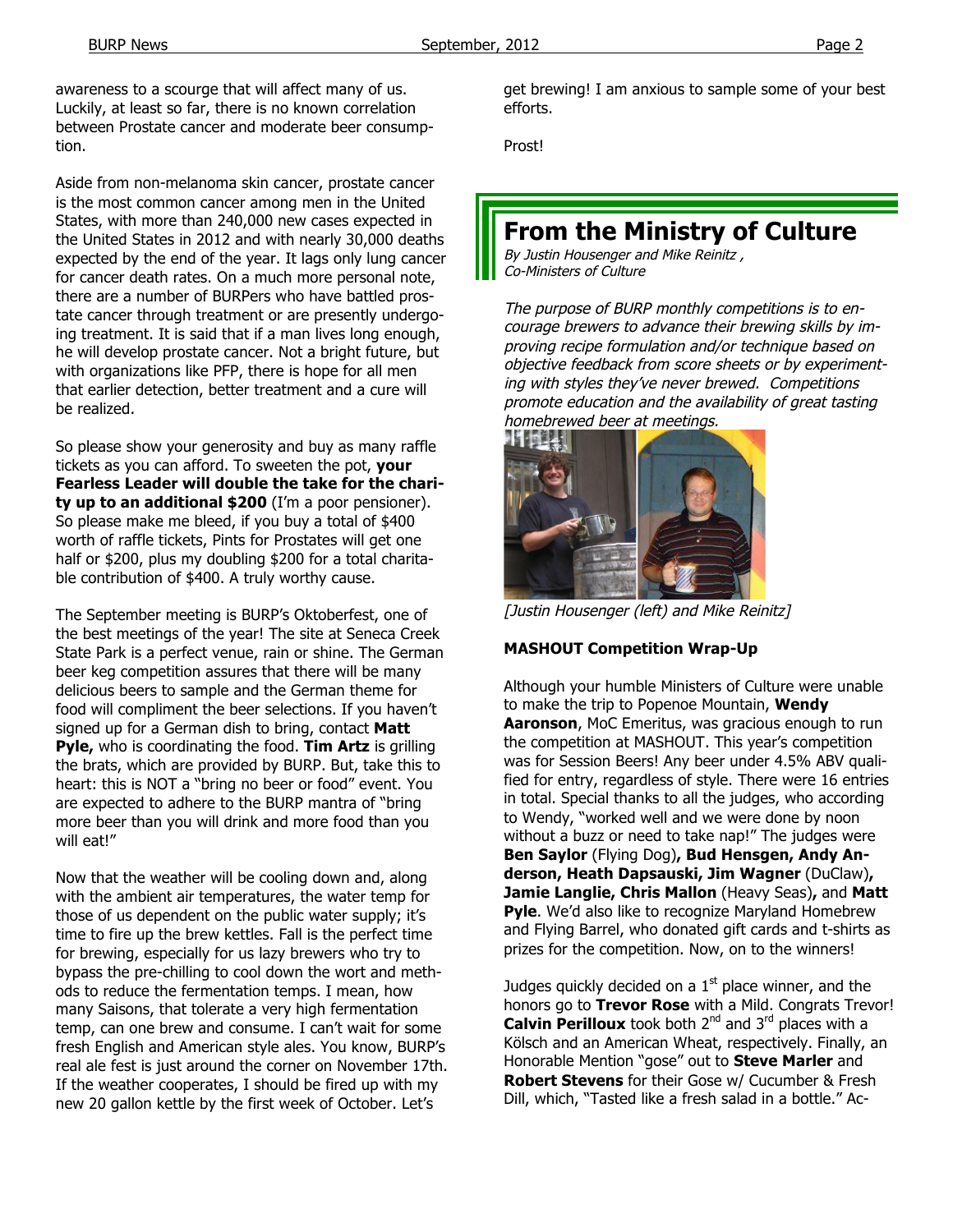cording to Wendy, "everyone tried it and was surprised that it was quite drinkable."

Here's Trevor's award-winning Dark Mild recipe:

### **Dark Mild**

Recipe Specifications

-------------------------- Batch Size: 11.00 gal Boil Size: 13.79 gal

Estimated Color: 17.6 SRM Estimated IBU: 16.6 IBU Brewhouse Efficiency: 74.00 % Boil Time: 60 Minutes

OG: 1.040 FG: 1.013

#### Ingredients:

| Amount                                       | Item                                   |             | Type % or IBU                            |  |
|----------------------------------------------|----------------------------------------|-------------|------------------------------------------|--|
| 12 lbs 8.0 oz Pale Malt (2 Row) UK (3.0 SRM) |                                        |             |                                          |  |
|                                              |                                        |             | Grain 74.67 %                            |  |
| 1 lbs                                        | Caramel/Crystal Malt - 60L (60.0 SRM)  |             |                                          |  |
|                                              |                                        |             | Grain 5.97 %                             |  |
| 1 lbs                                        | Pale Chocolate Malt (200.0 SRM)        |             |                                          |  |
|                                              |                                        | Grain       | 5.97 %                                   |  |
| 1 lbs                                        | Wheat, Torrified (1.7 SRM)             |             |                                          |  |
|                                              |                                        | Grain       | 5.97 %                                   |  |
| 11.8 oz                                      | Caramel/Crystal Malt -120L (120.0 SRM) |             |                                          |  |
|                                              |                                        |             | Grain 4.42 %                             |  |
| 8.0 oz                                       | Victory Malt (25.0 SRM)                |             |                                          |  |
|                                              |                                        | Grain       | 2.99 %                                   |  |
| 1.70 oz                                      | Williamette [4.80 %] (60 min)          |             |                                          |  |
|                                              |                                        |             | Hops 16.6 IBU                            |  |
| 4.00 gm                                      | Epsom Salt (MgSO4) (Mash 60.0 min)     |             |                                          |  |
|                                              |                                        | Misc        |                                          |  |
| $6.00$ gm                                    | Chalk (Mash 60.0 min)                  |             |                                          |  |
|                                              |                                        | <b>Misc</b> |                                          |  |
| 12.00 gm                                     |                                        |             | Gypsum (Calcium Sulfate) (Mash 60.0 min) |  |
|                                              |                                        | Misc        |                                          |  |
| 2 Pkgs                                       | London Ale (White Labs #WLP013)        |             |                                          |  |
|                                              |                                        | Yeast-Ale   |                                          |  |

Mash Schedule: Single Infusion, Full Body, Batch Sparge Total Grain Weight: 16.74 lb

---------------------------- Single Infusion, Full Body, Batch Sparge Step Time Name Description Step Temp 45 min Mash In Add 25.11 qt of water at 166.2 F 154.0 F

Notes:

------

No starter - direct pitch from vial.

Started fermentation at 66F and let rise to 70F. No secondary - kegged after 2 weeks.

#### **Spirit of Free Beer 2013…SOFB Becomes Legal!**

That's right, it's time to start thinking about the  $21<sup>st</sup>$ Spirit of Free Beer, BURP's annual competition that has grown into one of the largest and most respected in the country. Next year is a special year for SOFB as it can finally legally drink in the eyes of the law…our little baby has grown up so much [\*tear\*]! Alright, that's enough personification for now. We'd like to get an early start on planning next year's SOFB to hopefully have things run smoother than ever. If you'd like to help out with the competition and serve on the committee in some capacity, please email us at culture@burp.org. We will be scheduling a planning meeting at some point in the near future.

One thing we are considering is a change of venue for 2013. While Mad Fox has been great to us over the last few years, we feel the competition might've outgrown the space, especially from a logistics perspective (as anyone who helped sort entries, move beer around, or work the cooler this year can attest to). We are open to suggestions on locations that might better suit our needs, so if you have any ideas, please let us know!

## **Upcoming Monthly Competitions**

As a reminder, the calendar of competitions has been set through March 2013 and is available on the BURP website, so brew, brew, brew!

The pre-registration of beers has been working great and we ask that everyone register by the Thursday prior to a meeting—we will not be accepting unregistered entries on the day of a meeting. Please email Mike and Justin at culture@burp.org to register. Additionally, we'll need volunteers to judge at all the upcoming competitions. The team style judging of ranked BJCP judge and novice judge has been very effective, and really gives the aspiring judge some hands on practice with an experienced judge. Those especially that are in the upcoming BJCP prep course to take the exam early next year are encouraged to practice judging as often as they can and the monthly competitions are a great place to start. Find Mike or Justin before the judging starts or email us at culture@burp.org before the meeting to let us know if you're interested. The goal is to get a lot of judges and keep flights small (3-5 beers), so that the competition goes quickly and we can all get back to enjoying the meeting.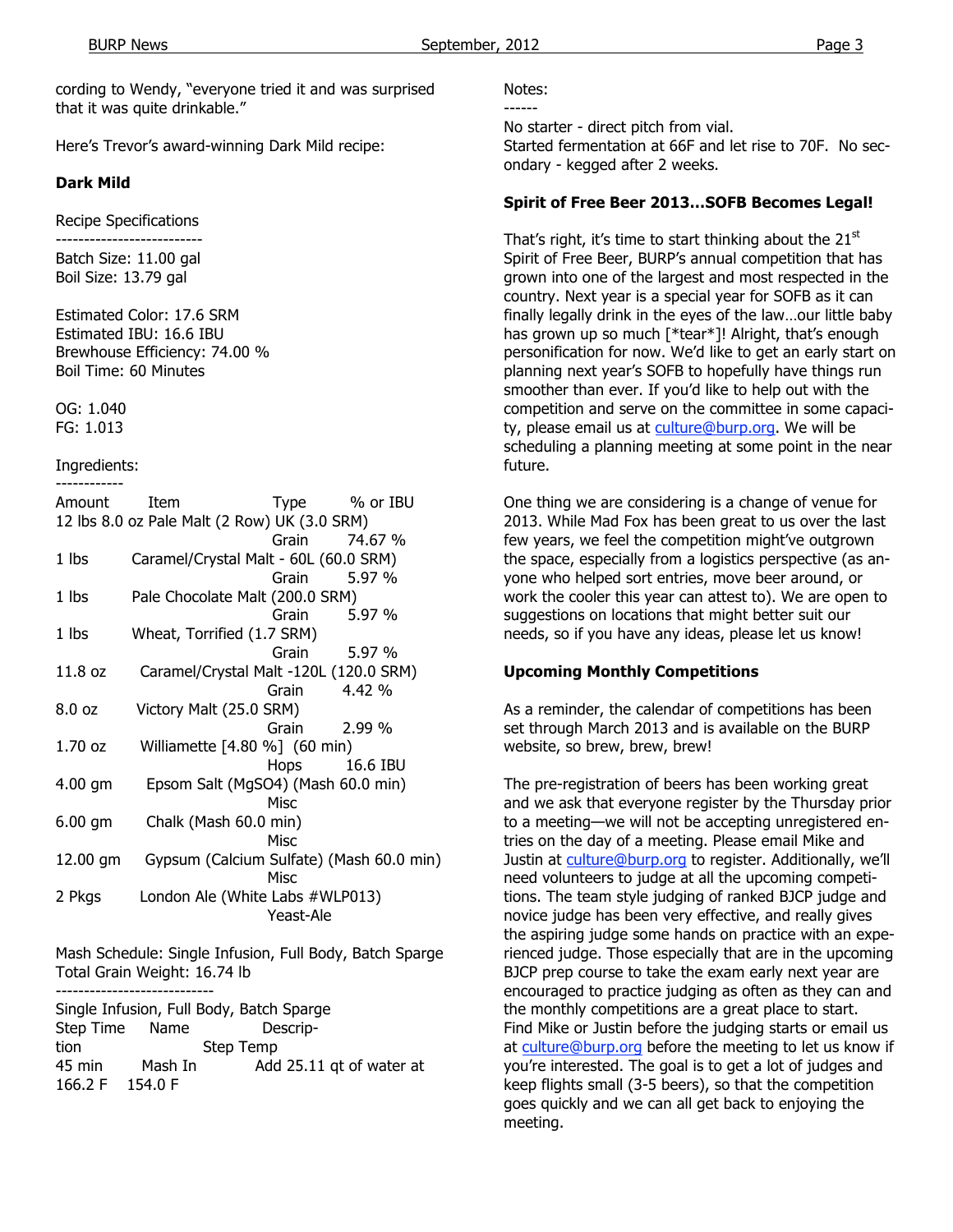**September Competition:** Dust off your lederhosen and get brewing for September's German beer styles competition. This will be a keg competition with all members sampling and voting, so you will need to enter at least a 2.5 gallon keg. All non-wheat German styles will be accepted including categories 1D (Munich Helles), 1E (Dortmunder Export), 2 (Pilsner), 3 (European Amber Lager), 4B (Munich Dunkel), 4C (Schwarzbier), 5 (Bock), 6C (Kolsch), 7A (Northern German Altbier), 7C (Dusseldorf Altbier), and 22A (Classic Rauchbier). **October Competition:** As the weather gets cooler and

fall sets in, nothing keeps your bones warm like some extra-boozy beers! October is Strong Ale month for BURP, and we'll be accepting entries in Category 19: 19A (Old Ale), 19B (English Barleywine), and 19C (American Barleywine).

**November Competition:** A BURP tradition, the Real Ale Competition is scheduled for November 17, which means it is time to start thinking about brewing all those tasty real ales. This is a keg competition only and you must enter at least two gallons of ale for the event. Unlike many commercial Real Ale events, only truly English and Scottish beer styles will be represented in this competition. For more details on the styles accepted, please visit the BURP Real Ale page:

http://brew.burp.org/Beer/BeerStyle/RealAlePage.aspx.

# **The BURP Institute for Enlightened Brewing Practices**

By Steve Marler and Robert Stevens Co-Ministers of Enlightenment



Mashout was great! Everyone had a good time and the Friday night food paring was a welcome addition to the Mashout schedule. We extend our compliments to **Bill Ridgley** and the

Mashout organizing committee for handling the increased number of Mashout participants this year and making everyone feel welcome. Now that the summer is over: it's time start planning the Fall enlightenment events as well as our brewing schedule

For those interested in brewing a Real Ale for the November contest, **Andy Anderson** has agreed to lead a

discussion of how to brew one. Look for more details of this meeting in the next edition of BURP News..

**Tim Artz**'s has started a BJCP class. Since BJCP has added an online exam to the judge certification program, he has had to make some major changes to the way the class has been handled in the past. I am sure everyone will enjoy the new class and we wish everyone the best on the exam.

By the time you read this, the September BURP happy hour will have already occurred and **James Carroll** will be working on scheduling the November happy hour. Hope to see you at the future BURP happy hours.

If there is anything you would like to learn or demonstrate to others, please let us know. We have every intention of organizing some additional enlightenment events before the end of the year

To help you start preparing for the fall brewing season, here is a short educational session:

#### **Aeration on the Cheap**

Just as your partner breathes heavily during sex, some more than others, yeast needs oxygen to grow and reproduce. Yeast grows and reproduces first, and then they begin eating sugar, and excreting alcohol and carbon dioxide. Problems such as long lag times, stuck or incomplete fermentation, or excessive ester (fruit aroma and flavor) production, can be associated with a lack of dissolved oxygen in the wort. During boiling most of the oxygen is driven out of solution. Oxygen must be added to cooled wort. The amount of oxygen in wort is a function of temperature and specific gravity. The lower the specific gravity and colder the wort, the more oxygen will be able to enter into solution.

Yeast needs 8 to 16 ppm of oxygen to properly do their thing. So how do we replenish the wort oxygen? There are many techniques available. However like many brewing processes, the more effective the technique the higher the cost.

The most effective, and expensive, technique is injecting oxygen into the wort. To accomplish this you need an oxygen tank, regulator, and aeration stone. Most home brew stores carry The Oxynater™. It is a ready-made apparatus for diffusing oxygen into wort and includes a cylinder of oxygen, gas regulator, tubing and a stainless steel diffuser. Most home brew stores carry simple regulators with a 1 4 -inch barbed fitting that that screw onto disposable oxygen cylinders. They also carry stainless steel diffusion stones. If your local home brew store does not carry disposable oxygen cylinders, you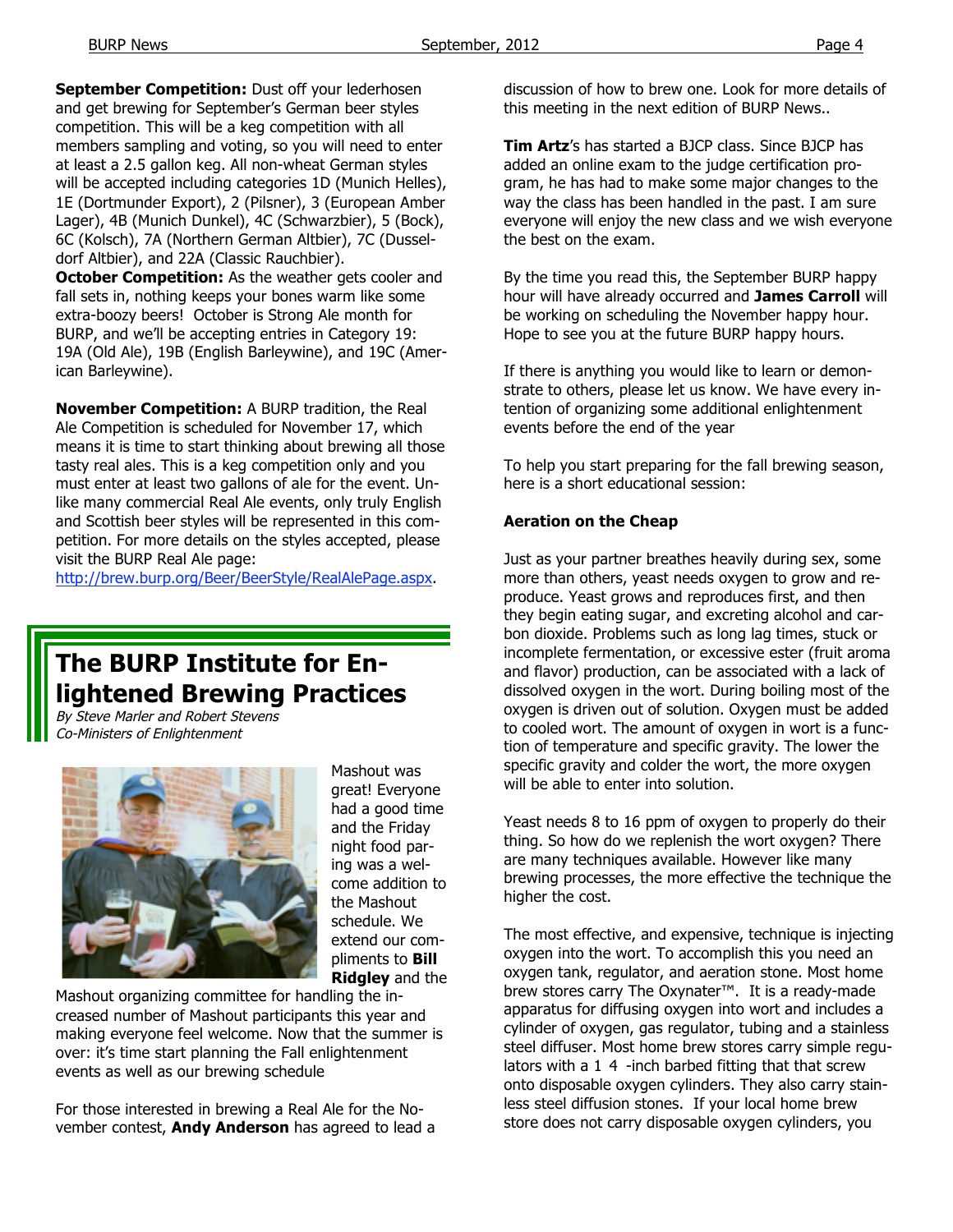can find them at most hardware stores. Injecting oxygen for about 5 minutes will provide up to 25 ppm or oxygen.

**Shaking or Agitation** is widely used by new brewers, but is the least effective method of aeration. If the beer is in a carboy, this can be accomplished by putting a piece of foil over the mount of the carboy and rocking it back and forth so that it sloshes. If fermenting in a bucket, you can use a sanitized stainless steel whisk to whip up the wort. If you want to save your arm, could buy and sterilize a painter stirrer and attach it to your drill. You can buy a stirrer for as little as \$5.00. With any of these methods you need to build up a couple of inches of foam. This is hard work if shaking or whisking by hand. If done properly you may get up to 8 ppm of oxygen.

**Splashing** can be a more effective technique than shaking or agitation. In the winter, when I am able to cool my wort to the proper temperature, I utilize this technique. You can use this technique if you run cooled wort through a tube from kettle or counter flow chiller into the fermenter. Attaching a clip or other device (such as a Fermentap Siphon Spray - \$4.00) to the end of the tubing will cause the wort to spray and splash as it enters the fermenter. A less effective method is to transfer the wort between two sanitized carboys or buckets splashing as practical. You will need to do this at least five or six times. Pouring the wort through a sanitized wire mesh strainer can also increase splashing during the wort transfer process. As with shaking or agitation, you will need to build up a couple of inches of foam. Depending on how you do the splashing, this method will get you 8 ppm to 8 ppm sustained oxygen.



The Dawson Tube is a modified splashing technique that is both inexpensive and effective. I call it the Dawson Tube because Bob Dawson, who mentored many of us long time BURP members when we started home brewing, showed me this device. The Dawson Tube is a copper tube with wholes drilled into it, on an angle, which fits onto the end of a siphon hose. As the cooled wort flows from the kettle or counter flow chiller through the Dawson Tube,

it picks up air through the holes and also causes splashing in the fementor. To make one, get a short piece of

copper tubing with an outer diameter equal to the inner diameter of the hose. I used a semi-ridged copper toilet water supply line that I picked up at my local hardware store. Using a 1/16 inch drill bit, drill a series of wholes (on an angle in the direction of wort flow) about ½ inches apart down the length of tube. Clean and sanitize the Dawson Tube and connect it to the end of the siphon hose. I am not sure how many ppm of oxygen you will get, but probably at least 8 ppm sustained is my guess.



**Injection** of air into wort can be accomplished more cheaply than injecting oxygen by using an aquarium pump (or other air compressor). If using an air pump it is recommended that you filter the air so that only clean air goes into the wort. A HEPA (High Efficiency Particulate Air) filter with a .023 micron sized filter, or a filter improvised from cotton balls wetted with alcohol is recommended to keep the air as contaminant-free as possible. Many homebrew suppliers carry air pumps, filters and diffusers for this method of wort oxygenation. For example, My Local Homebrew Store carries a kit that includes the pump, aeration stone, and filter for \$34.99. They sell the pump separately for \$14.99 and sell two sizes of diffusion stones for \$14.99 and \$29.99. Using an air pump will give you about 8 ppm sustained.

For as little as a couple of dollars for a piece of copper tubing, to a manageable \$40.00 you can make sure your yeast have plenty of oxygen, improve fermentation, and improve your final beer.

#### References

Lutzen, Karl F. and Mark Stevens. Brew Ware: How to Find, Adapt & Build Homebrewing Equipment. Canada: Storey, 1999.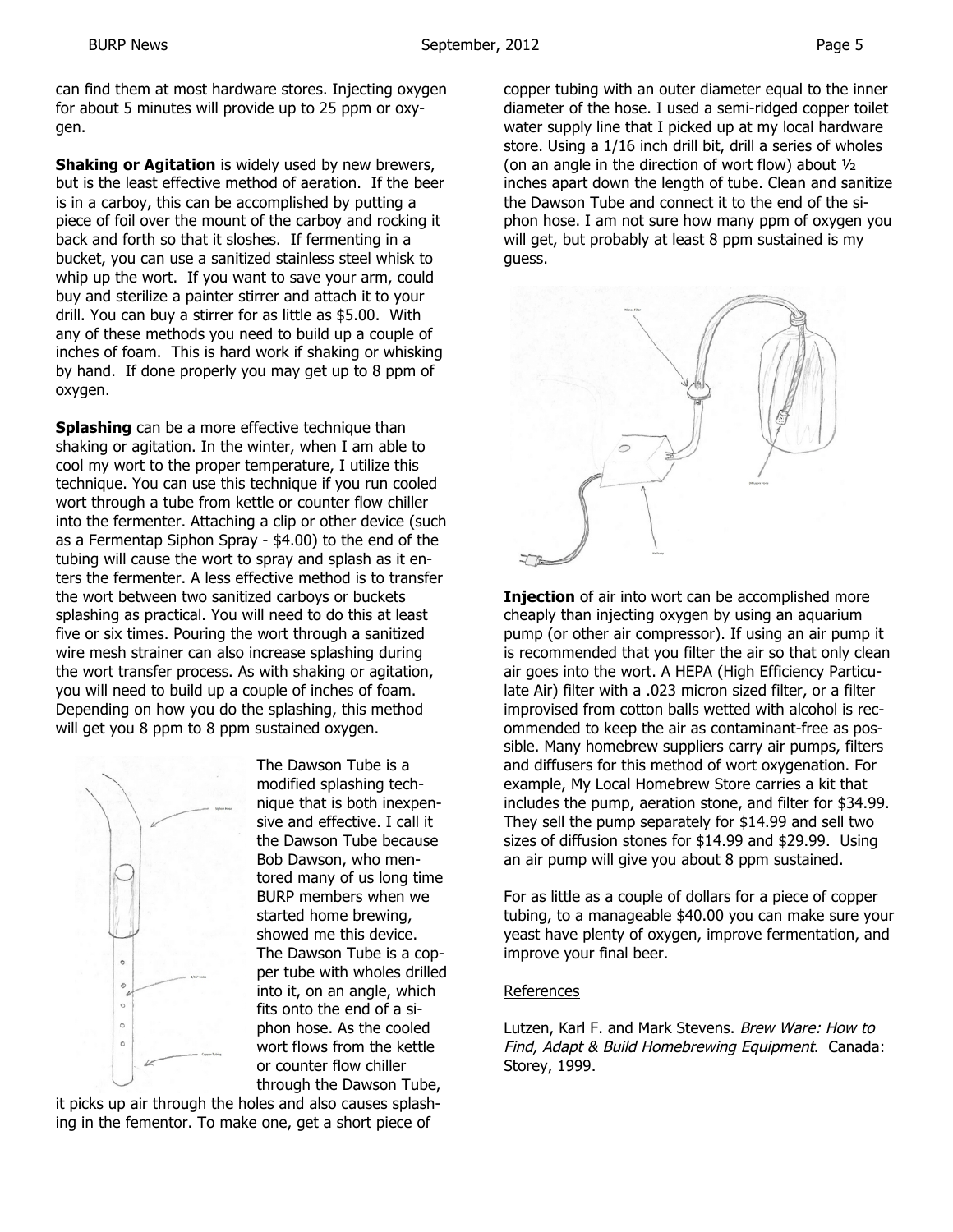Palmer, John J. How To Brew: Everything you need to know to brew beer right the first time. Boulder: Brewers Publications, 2006.

Stika, Jon, Aerating wort: Techniques. Brew Your Own July-August, 2009.

# **BURP Prosperity Report**

By Mark E. Hogenmiller, Minister of Prosperity

## **Charity of the Month – September 2012**

The charity for September will be Pints for Prostates, with 50% of the raffle donations going to them! 100% of all funds raised by the group go to fighting prostate cancer and assisting men with the disease

You may have already seen Mel Thompson's challenge to match the donations up to \$200. **I am also going to match Mel's donation**! Anyone else up for the challenge? So this month the spirit of the raffle is not about winning, but about giving.

More information can be found at http://www.pintsforprostates.org/

**Merchandise News** - We still have the following available:

BURP Lapel Pins - \$3 (make great exchange gifts while pub crawling)

BURP Euro Style Stickers - \$1 (buy one for all of your cars and kegs)

BURP Beer Mats/Coasters \$20/Sleeve of 100

BURP 30th Anniversary T-shirts \$10 Sizes M, L, and XL available

BURP 25<sup>th</sup> MASHOut T-shirts \$10

BURP Titanium Bottle Openers (last a lifetime) - \$10.00

See me at the next meeting to purchase merchandise.

Due to the sensitive nature of the Treasury reports and the newsletter being in the public domain, Treasury Reports are now posted at the member's only BURP financial page on the club's web site

BURP members are reminded that all expense submissions must include details. Required details are date, exact amount, detailed item description, any special circumstances, and name of person to be reimbursed. Event coordinators should maintain a spreadsheet for their project. Correspondence can be sent to me at prosperity@burp.org .

# **Important September Meeting Information**

By Bill Ridgely

The following is important information that you will need to know before you leave for the meeting on the  $22^{nd}$ :

**Meeting Time**: The meeting will start at 12:00 instead of 1:00. We need to vacate the park by sunset. This shouldn't be a problem since the sun does not set on the  $22<sup>nd</sup>$  until 7:05 PM, but it will allow us more time to enjoy the park and the Oktoberfest camaraderie.

**Park Service Charge**: When you enter the park at the gate, cars with Maryland tags will have to pay a \$3 per person service charge. Vehicles from all other states will have to pay \$5 per person. Maryland residents age 62 and over can get a free "Golden Age Pass" that allows you to enter all state parks free of charge.

**Food**: In honor of Oktoberfest, the club will be providing grilled brats for this meeting. Please follow normal protocol, however, of bringing more food that you can eat. Oktoberfest-themed dishes of all sorts will be especially appreciated.

**Beer**: This meeting will feature the All German Beer Competition (keg beer preferred) and there should be an excellent variety of beers on hand. However, this is **not** a "no beer" meeting. Please bring homebrew to augment the supply. This is a celebration, after all, and a good variety of beer is always appreciated.

**Guests**: Guests should be limited to only those who truly have an interest in joining the club. BURP is putting some effort into making this a great event for all club members, but there will only be so much club-provided food to go around.

**Trash**: There is no trash pickup at the park. Please put all trash in trash bags that will be provided. We will need people to carry trash out of the park and dispose of it. If you have a truck, please bring it.

**Recreation**: There is space around the Pavilion for recreational activities (Frisbee, volleyball etc.). There is even a 32 acre, 27-hole disc golf course. Attendees are welcome to arrive early to bicycle or hike the roads and trails at the park or boat or fish on Clopper Lake (boat rentals are available, and there is a launch site for personal boats, canoes, and kayaks). If you are so inclined, please bring recreational equipment.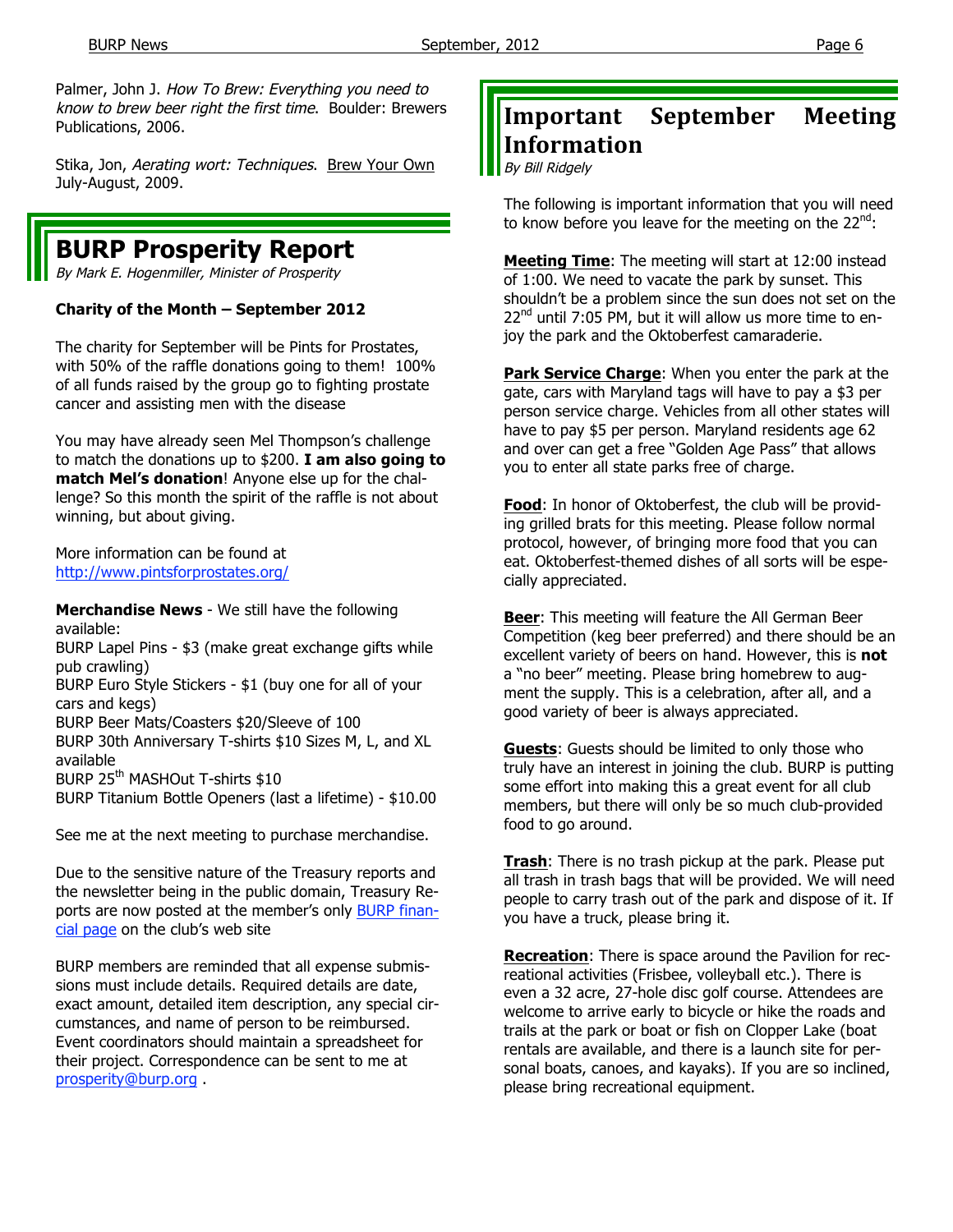**Dress**: This is our annual Oktoberfest celebration. Dress in appropriate fest clothes if you have them.

**Decorations & Music**: If you have Oktoberfest decorations or music, please bring them so we can dress up the pavilion and provide the right atmosphere. BURP members should be onsite at the pavilion early to help decorate.

**Further Info**: Can be found at the park website http://www.dnr.maryland.gov/publiclands/central/senec a.asp.

# **MASHOUT 2012 Thank‐Yous**

By Bill Ridgely, MASHOUT Coordinator

As always, there are many people to thank for making the 25th Silver Anniversary MASHOUT a rousing success:

\* First and foremost, the **Popenoe Family** for once again allowing us to take over their wonderful mountaintop property for the weekend. Three generations were present on the mountain – our patriarch and matriarch, **Chuck "Pops" Popenoe** and his wife **Helen**, son **Charles** and his wife **Smriti**, and the grandkids **Rohan & Natasha**. Thanks to all of you for letting us take over this beautiful property every August! Pops celebrated his 80<sup>th</sup> birthday on MASHOUT Saturday, and special kudos go to **Helen** for the splendid birthday presentation she organized, featuring a "poetry jam" consisting of poems about Pops written by many of the MASHOUT attendees. I'd also like to acknowledge the leadership role **Charles Popenoe** took in getting the electricity upgrade to the property accomplished on time and on budget.

\* Property caretaker **Ron "Buck" Steele**, who works extremely hard every year getting the mountaintop ready for MASHOUT. Buck also helps with logistics, including returning the trailer mounted grill to the rental company. Buck is now also a full-fledged homebrewer and a member of the BURP Club.

\* The "Bard of Barbeque" **Rick Garvin** for coordinating the barbeque team and working hard to make sure the meat is properly prepared, cooked, pulled, and served at the Saturday night supper. This involves an incredible amount of work, and we all owe Rick a debt of gratitude for taking the responsibility every year. Many thanks also to **Bob Kepler** for contributing the incredible rub that was used on the pork, and very special thanks go to both **Bob & Betsy Kepler** for making popcorn for everyone at the Friday night concert using a full size theater popcorn maker.

\* **Bob and Kathleen Warriner** for once again coordinating the MASHOUT check-in table (and thanks also to all those who volunteered their time to man the check-in table over the weekend). And special thanks to Bob for coordinating the purchase of this year's commemorative t-shirts.

\* **Christine Johnbrier** for organizing the purchase of the special commemorative beer mugs given away as party favors at this year's MASHOUT.

\* **Jeanie Osburn** for serving as commercial Sponsors Coordinator for the 4th year in a row. Jeanie worked hard to make sure all brewer needs were accommodated and there was excellent commercial beer on the mountain to complement the abundance of homebrew. And special thanks to all of the contributing brewers as well (see

http://brew.burp.org/Events/MASHOUT/Sponsors12.asp x for the complete list of contributors).

\* BURPer **Steve Owens** (who lives near Cumberland and doesn't make many meetings) for contributing his awesome 5-tap trailer-mounted bar to the event (plus a large tarp under which to place it). This was the 4th year for this wonderful bar, a great addition to the MASHOUT commercial beer scene. Thanks also to Steve for bringing in his wonderful Irish band, the Shanty Irish, for a performance around the campfire on Saturday afternoon.

\* Culture Minister for the Month **Wendy Aaronson** for coordinating and running the Saturday homebrew competition, not an easy task considering judges had to be coaxed to volunteer their time for the event. Wendy also coordinated both the Saturday night dinner and the Sunday morning breakfast.

\* **Jamie Langlie** and **Mac McEwen** for creating the "8th Annual Popenoe Mountain Pub Quiz". A fun time was had by all answering some whimsical and, in many cases, difficult questions.

\* The MASHOUT "Keg Row Lighting Team", which did an excellent job of lighting keg row at MASHOUT for the very first time. Special kudos go to **Greg Thompson** for setting up and managing the battery power for the lights and to **Bob Kepler** for providing the icicle style LED lights. I'd also like to acknowledge the contribution of **Lisa Thompson** in providing a large chalkboard for annotating daily activities at MASHOUT (and keeping the board up to date each day).

\* **Aaron Share & Jennifer Weber** for coordinating our access to water again this year. Thanks to these folks, we had for the first time formal written permission from Rocky Gap State Park to take water from the park tap, a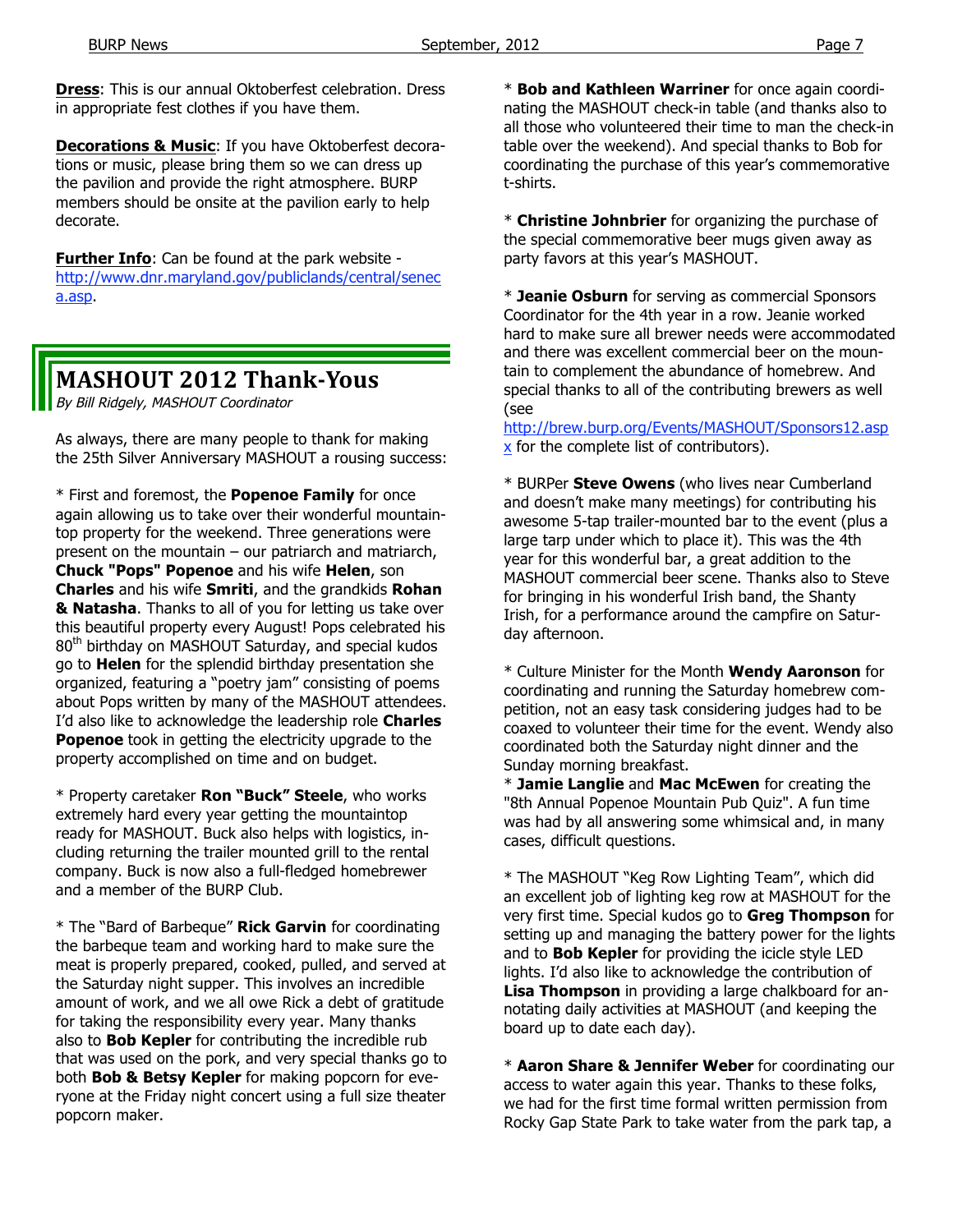real necessity for an event like MASHOUT. And special thanks go to **Aaron** for building and setting up this year's new Frisbee-based mountain game, "Pole-ish Horseshoes."

\* **Tom Flanders** from the CRABS Club did an excellent job on the  $25<sup>th</sup>$  anniversary logo which graced all things MASHOUT this year. Special thanks go to Tom for creating the poster-size logos given as special gifts to **Pops Popenoe** and to **John Sedlander** on the occasion of their  $80^{th}$  and  $90^{th}$  birthdays.

\* Our friends at **Maryland Homebrew** in Columbia, MD and **The Flying Barrel** in Frederick, MD for contributing prizes to the homebrew competition.

\* And of course, \*very\* special thanks go to all who served on the MASHOUT Planning Committee. There are too many to name individually, but this event could simply not happen without the contributions of this excellent group of people!

I'd also like to acknowledge several individuals and groups that organized and conducted special events at MASHOUT this year:

\* **Jason Heinen & Todd Patton** of Camp Saison for hosting the  $4<sup>th</sup>$  Sour Hour, featuring wonderful examples of both commercial and homebrewed sour and funky beers.

\* **Jim Wagner & Bo Lenck** from DuClaw Brewing Co for their annual "Firkin Friday" event, where a firkin of very special ale is tapped for everyone's enjoyment.

\* The **CRABS Homebrew Club** for organizing the first Friday MASHOUT "Beer & Food Pairing", with special thanks to **Les White**, **Joel Gallihue**, and **Trevor Rose**  from CRABS for their leadership of the event and to **Steve Marler** from BURP for coordinating our club's role in it.

As always, I'm sure I've left some people out, so please accept my apologies if you are one of them. So many people help with this event that it's hard to keep track of everyone. A general "thank you" goes out to all of those who helped set up and take down the facilities and helped with food prep on Sat evening and Sun morning.

Let's do this again next year!

Cheers, Bill

# **This Month in BURP History**

Compiled By Bill Ridgely



**10 Years Ago (Sep 2002)** – In the early part of the new millennium, BURP began following the annual MASHOUT event in August with a smaller, more intimate campout in September at the Turtle Creek Farm in Brandywine, MD, owned and operated by **Jim & Linda Rorick**. The first of these took place over the weekend of Sep 14-15, 2002.

The Saturday portion served as the September BURP meeting and featured the club's annual Oktoberfest celebration. The rural setting made for a festive event that included a "beer-nival", with games all built around the beer and brewing theme (thanks largely to the creativity of BURPers **Bob Kepler & Wendy Aaronson**). We had ring toss, bottlecap flip, keg bowling, and a full "Beer Olympics" comprising a bottle filling and capping event, a carboy run (with full carboy), and the ever popular "St Pauli Girl Mug Carry", with extra points assigned for, um, jiggling. A keg of Dominion Festbier was procured to keep everyone well lubricated for the games. While the games took place, BURPer **Tom Cannon** conducted a German Amber Lager educational session (with excellent commercial examples). This was followed by a homebrew competition for beers in the same style category, judged by a panel of BURP's finest. The winners, announced at meeting's end, were: 1<sup>st,</sup> Mark Hogenmiller; 2<sup>nd</sup>, Mel Thompson; and 3<sup>rd</sup>, Andy Anderson. The specific sub-styles (Vienna Lager or Maerzen) were not announced in the newsletter. Once all of the day trippers headed home, the campers were treated to a fabulous pork barbecue supper prepared by Jim & Linda on their trailer-mounted "porkulator", and the following morning, the hosts continued their incredible hospitality by making breakfast for everyone. We finished the weekend with a nice bike ride to the Merkle Wildlife Preserve. An excellent time was had by all!

The combined Sep-Oct issue of BURP News began with a brief overview of the recently completed  $15<sup>th</sup>$  anniversary MASHOUT, which featured cool temperatures, low humidity, and absolutely gorgeous night skies. Culture Ministers **Steve Marler & Robert Stevens** followed with a nice overview of the  $10<sup>th</sup>$  annual Spirit of Free Beer competition, which had a record number of entries (at that time) of 402 beers. Steve & Robert noted that while 60% of the entries came from BURP members, only 27% of members actually entered beers, a rather low number for a club representing the homebrew hob-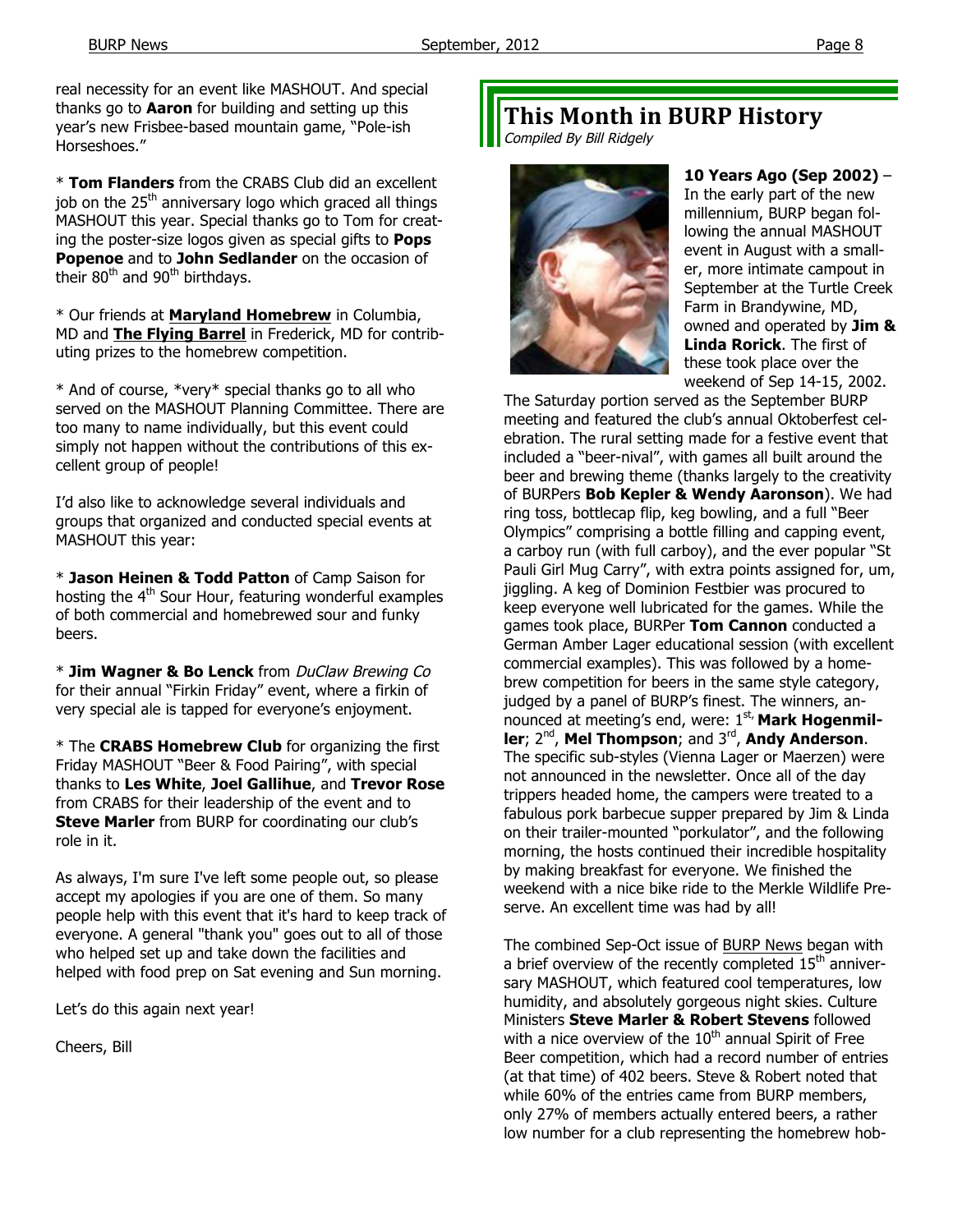by. Entries were also received from 22 other homebrew clubs from around the country. **Andy Anderson** was up next with a nice article on Deuchars IPA, the 2002 Champion Beer of Britain. Andy provided a nice overview of the beer, including a history of the producer, Scotland's Caledonian Brewery. The article concluded with a full recipe for cloning this classic beer. The issue finished up with an announcement that Washington's most famous beer establishment, the Brickskeller, had just made the Guinness Book of World Records for having the world's largest selection of commercially available beers – over 1,100 in stock at the time.

15 Years Ago (Sep 1997) - Beautiful Lake Barcroft in Falls Church, VA was once again the setting for a BURP meeting. **Jim and Alice Davis** hosted at their lovely lakeside home on a perfect last day of summer. A dozen or so of the 60 BURPers present remembered to bring their bathing suits and took the plunge into the warm lake waters, led by a buff **Colleen Cannon**. Festbier was the theme of the meeting, and BURPer **Greg Griffin** conducted a tasting of 14 commercial interpretations of the style (including Negra Modelo from Mexico). This was followed by the club festbier competition, judged in the Davis's screened porch. Winners were announced just before the raffle and included **Bob Dawson** (3rd), **Gary Nazelrod** (2nd), and **Tom Cannon** (1st).

**20 Years Ago (Sep 1992)** – On September 12-13, the  $5<sup>th</sup>$  annual MASHOUT was held in a unique location – the back yard of **Roy Strohl** and front yard of **Nick Kennedy** in Falmouth, VA. Camping was set up in Roy's yard, and the campfire and Saturday spaghetti dinner was held in Nick's yard. Beside the usual MASHOUT activities, there was a 25 mile organized bike ride through the Fredericksburg area, a chili cookoff, a festbier competition, and a commercial keg donated by **Gary Heurich** of the Olde Heurich Brewing Co. Strange as it may sound, the event was great fun, and during the Saturday night campfire, it truly seemed as though we were in the woods rather than in a suburban community. About 35 people attended the event, mostly from BURP, FOAM, and the local area.

**25 Years Ago (Sep 1987)** – There was no official BURP meeting held in September 1987 since host **Bill McLaren** was forced to postpone at the last minute. Fortunately, there was an alternative event already on the schedule. Over 50 BURP members toured the large Heileman Brewery in Arbutus, MD (suburb of Baltimore) with Head Brewer **Peter Sowa**. This regional brewery, which no longer exists, was at the time the largest commercial brewery in the area. It produced not only the popular National Bohemian brand but a number of other brands under the Heileman umbrella. Following the tour, BURPers held the monthly club meeting in the

brewery tasting room. Copious quantities of food and homebrew were provided to accompany the fresh samples of Natty Boh provided by the host.

**30 Years Ago (Sep 1982)** – The annual BURP crab feast was held in early September but "due to the crowd, crabs, etc., no meeting was held". An executive meeting was held separately during the month, though, to plan club activities and put some policies into effect. These included 1) holding a business meeting at each BURP gathering prior to "opening the bar", 2) reducing dues to \$10 per year for those paying in January (\$1 per month for all others), and using some club funds to purchase some communal homebrewing equipment (large steel pot, malt mill). Two trips were also discussed at the meeting – the trip to the Yuengling Brewery in October and a trip to the new Norfolk Brewery in Norfolk, VA in January. Finally, it was suggested that the club hold quarterly "beer ratings" to evaluate homebrew. This was the beginning of what was to become BURP's monthly club competitions. The first beer rating was scheduled for February and would feature "high gravity ales."

# **BURP Apple Harvest & Pressing**

By Calvin Perilloux

The BURP Apple Harvest and Pressing is scheduled for Sunday, September 30th. The event is, as usual, at Distillery Lane Ciderworks just outside Burkittsville, Maryland, starting at 9 AM.

In the morning, most of us will be picking, while a few will run the presses for apples that Rob has already picked. We need to pick enough apples to make enough juice for our purchase list, and then we break for lunch, after which we'll join in with pressing the rest of the apples and fill the kegs and buckets. With the early ripening of the apples after the long, hot summer, we will be looking at late-harvest varieties, likely different varieties than last year, when we got a lot of Dabinett.

Volunteer help for this event would be much appreciated. We need things like tables for food and canopies for the lunchtime break. Everyone is asked to bring food to share at lunchtime, and this is obviously the meeting where you want to bring your most recent cider. Beer will be tolerated as well, of course!

Contact Calvin Perilloux at cperilloux@gmail.com starting Monday, September 24th, if you'd like to take part in this event. We will have pricing details at that time. If you want apple juice from these pressings, you need to help us pick and press, and also bring your own sanitized keg or other suitable container. Make sure to con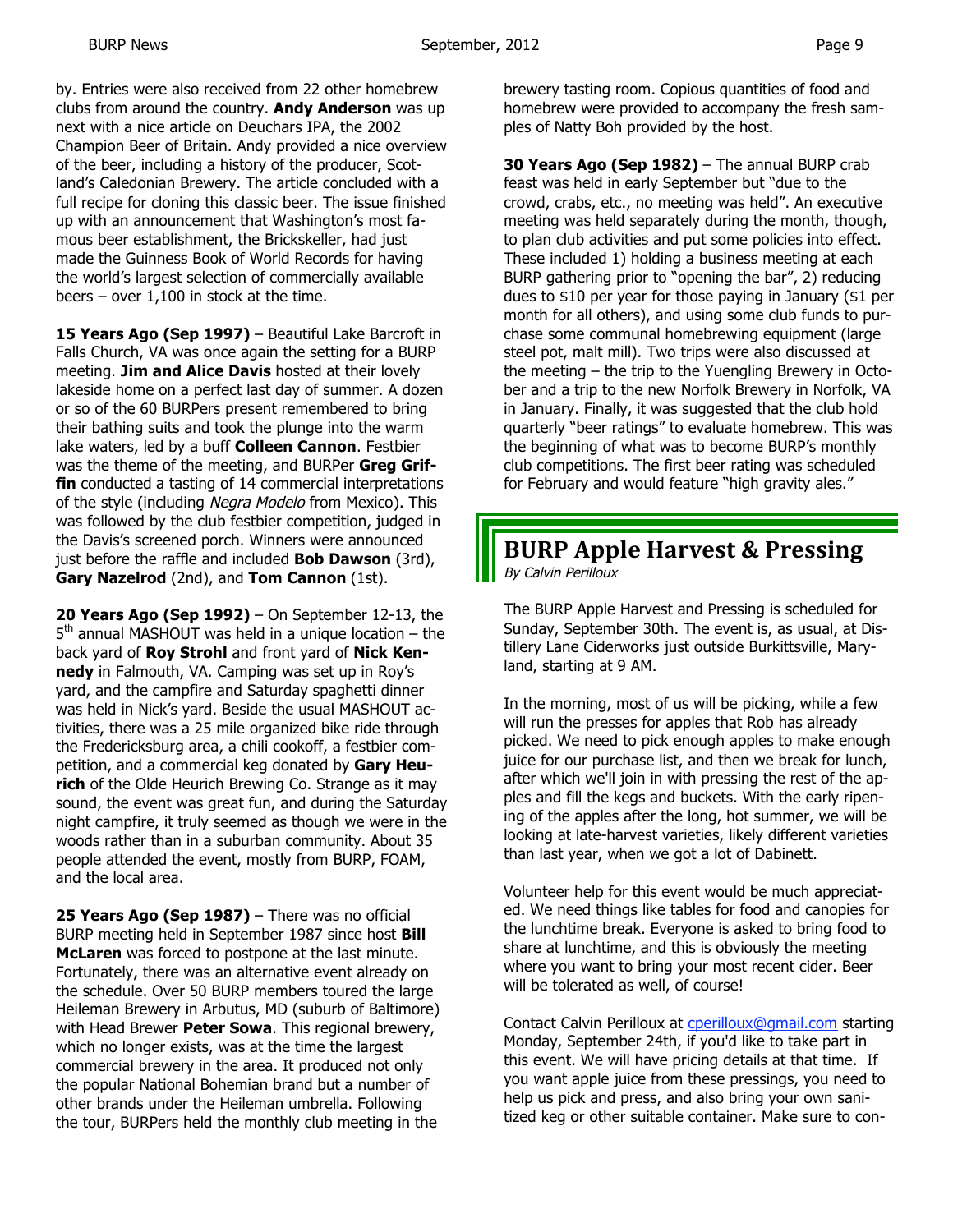tact Calvin beforehand so that we can coordinate with the owners with all our orders to make sure we have enough.

You can get more information on the cider works at http://ciderapples.com/

Distillery Lane Ciderworks 5533 Gapland Rd Jefferson, MD 21755

# **Trivial Beer‐Suits**

By Charlie Pavitt

**Pat Lawrence** has come through again with a great old newspaper story. At 3 a.m. on November  $17<sup>th</sup>$  of some unnamed year during a dance held in Saint Louis, two men named Frank King and John McNichols both wanted to dance with the same young woman, and she could not decide which of the two she favored. So, to settle the issue, the two had a duel. Each man gathered 30 empty beer glasses, stood two paces apart, and surrounded by a referee and seconds and with all attendees picking a side to root for, began throwing the glasses at one another. At the end, King was much the worse off, needing an ambulance trip to the hospital to tend his wounds. McNichols was only slightly hurt, and decided that, rather than collect his winnings, he should leave the premises in case the police showed up. The police did show up, which was the end of the dance. King refused to press charges, saying that he was beat fair and square.

The May 2000 (Vol. 21 No. 2) issue of All About Beer includes a piece by Priscilla Estes entitled Drinking to Your Health: The Power of Beer. In it, the author extols the health benefits of moderate beer drinking with an admission of the downside. I have reported some of this in earlier columns, but what I have written about is worth repeating. On the good side:

Beer is germ free, has no fat, cholesterol, caffeine, or nitrates. A liter of pilsner includes 20 percent of the daily recommendation of potassium, 45 percent of magnesium, 40 percent of phosphorus, 20 percent of riboflavin, 5 percent of biotin. And then the B vitamins: 40-65 percent of B3, 20 percent of B5, 25 percent of B6, 5 percent of B1, along with a bit of others. Moderate drinking is related with improved cardiovascular health as compared to none and heavy amounts, due to it increasing LDL (good cholesterol), an antioxidant effect, and reduced blood clotting. Hop flavenoids may help prevent ovarian and prostate cancer. It also might help protect against kidney stones and cavities.

On the bad side: It is of course true that too much beer is fattening, particularly because the body burns alcohol first, allowing for other carbos to turn to fat. It contains naturally occurring plant estrogens, which is particularly bad for men in high amounts. It may increase the odds of breast cancer and gout.

# **White House Releases Beer Recipes**

By Rich Sampson

LAS VEGAS, Nev. – As news emerged that the White House kitchen – under directives from President Barack Obama – has been producing its own homebrews, many homebrewers led the charge in asking the White House to release its recipes for its White House Honey Porter and White House Honey Ale. As a result of the effort, the recipes were released on September 9, 2012:

#### **White House Honey Porter**

#### **Ingredients**

- 2 (3.3 lb) cans light unhopped malt extract
- 3/4 lb Munich Malt (cracked)
- 1 lb crystal 20 malt (cracked)
- 6 oz black malt (cracked)
- 3 oz chocolate malt (cracked)
- 1 lb White House Honey
- 10 HBUs bittering hops
- 1/2 oz Hallertaur Aroma hops
- 1 pkg Nottingham dry yeast
- 3/4 cup corn sugar for bottling

## **Directions**

- 1. In a 6 qt pot, add grains to 2.25 qts of 168 degree water. Mix well to bring temp down to 155 degrees. Steep on stovetop at 155 degrees for 45 minutes. Meanwhile, bring 2 gallons of water to 165 degrees in a 12 qt pot. Place strainer over, then pour and spoon all the grains and liquid in. Rinse with 2 gallons of 165 degree water. Let liquid drain through. Discard the grains and bring the liquid to a boil. Set aside.
- 2. Add the 2 cans of malt extract and honey into the pot. Stir well.
- 3. Boil for an hour. Add half of the bittering hops at the 15 minute mark, the other half at 30 minute mark, then the aroma hops at the 60 minute mark.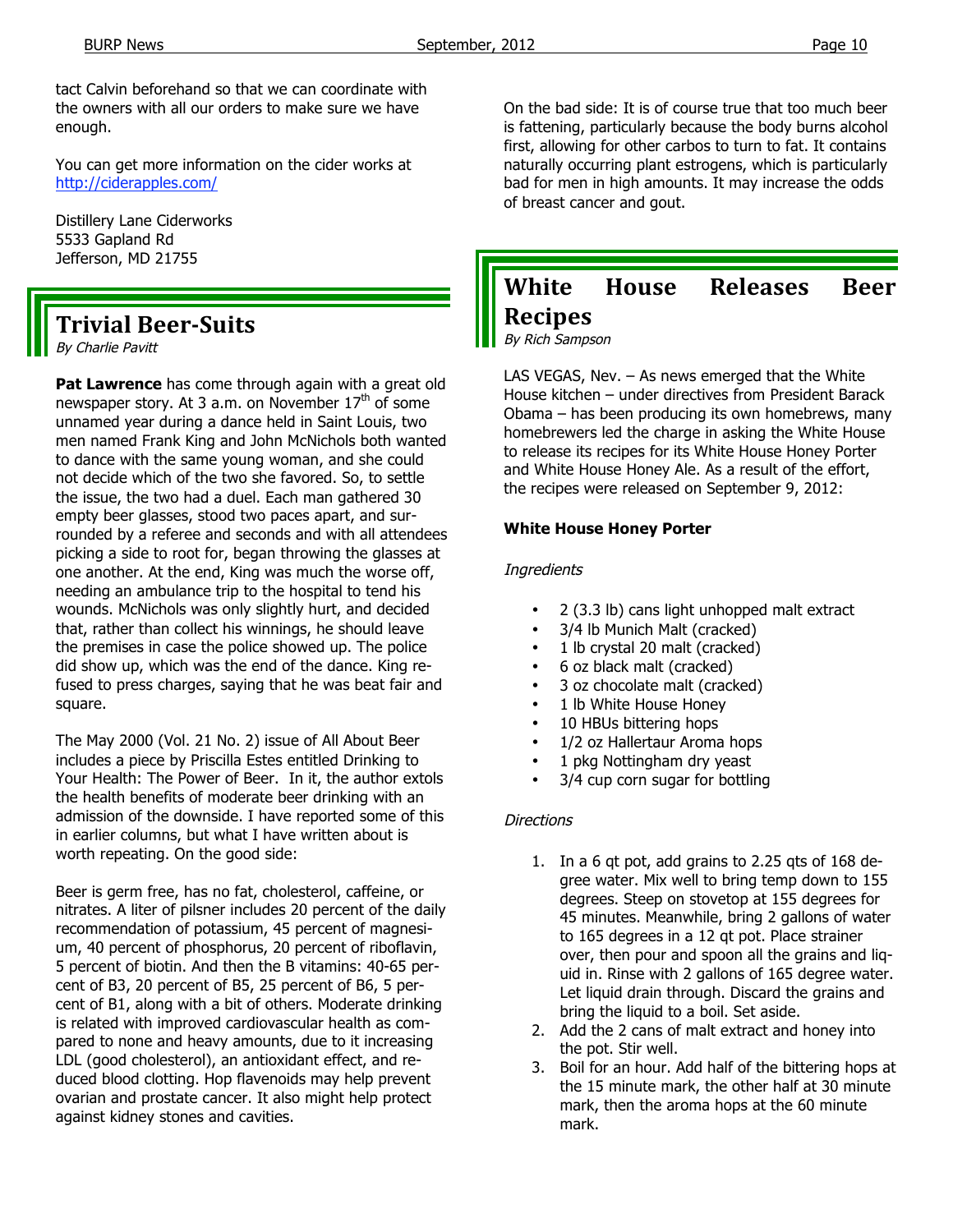- 4. Set aside and let stand for 15 minutes.
- 5. Place 2 gallons of chilled water into the primary fermenter and add the hot wort into it. Top with more water to total 5 gallons if necessary. Place into an ice bath to cool down to 70-80 degrees.
- 6. Activate dry yeast in 1 cup of sterilized water at 75-90 degrees for fifteen minutes. Pitch yeast into the fermenter. Fill airlock halfway with water. Ferment at room temp (64-68 degrees) for 3-4 days.
- 7. Siphon over to a secondary glass fermenter for another 4-7 days.
- 8. To bottle, make a priming syrup on the stove with 1 cup sterile water and 3/4 cup priming sugar, bring to a boil for five minutes. Pour the mixture into an empty bottling bucket. Siphon the beer from the fermenter over it. Distribute priming sugar evenly. Siphon into bottles and cap. Let sit for 1-2 weeks at 75 degrees.

## **White House Honey Ale**

## **Ingredients**

- 2 (3.3 lb) cans light malt extract
- 1 lb light dried malt extract
- 12 oz crushed amber crystal malt
- 8 oz Bisquit Malt
- 1 lb White House Honey
- 1 1/2 oz Kent Goldings Hop Pellets
- 1 1/2 oz Fuggles Hop pellets
- 2 tsp gypsum
- 1 pkg Windsor dry ale yeast
	- 3/4 cup corn sugar for priming

## **Directions**

- 1. In an 12 qt pot, steep the grains in a hop bag in 1 1/2 gallons of sterile water at 155 degrees for half an hour. Remove the grains.
- 2. Add the 2 cans of the malt extract and the dried extract and bring to a boil.
- 3. For the first flavoring, add the 1 1/2 oz Kent Goldings and 2 tsp of gypsum. Boil for 45 minutes.
- 4. For the second flavoring, add the 1/2 oz Fuggles hop pellets at the last minute of the boil.
- 5. Add the honey and boil for 5 more minutes.
- 6. Add 2 gallons chilled sterile water into the primary fermenter and add the hot wort into it. Top with more water to total 5 gallons. There is no need to strain.
- 7. Pitch yeast when wort temperature is between 70-80 degrees. Fill airlock halfway with water.
- 8. Ferment at 68-72 degrees for about seven days.
- 9. Rack to a secondary fermenter after five days and ferment for 14 more days.
- 10. To bottle, dissolve the corn sugar into 2 pints of boiling water for 15 minutes. Pour the mixture into an empty bottling bucket. Siphon the beer from the fermenter over it. Distribute priming sugar evenly. Siphon into bottles and cap. Let sit for 2 to 3 weeks at 75 degrees.

# **BURP Doxology**

**Praise BURP from whom beer blessings flow, Praise BURP ye brewers here below, Praise BURP above ye heavenly hosts, Praise barley, hops and yeast the most Aaaaaaaaaaa, Drink! Al Lowry, 1994**